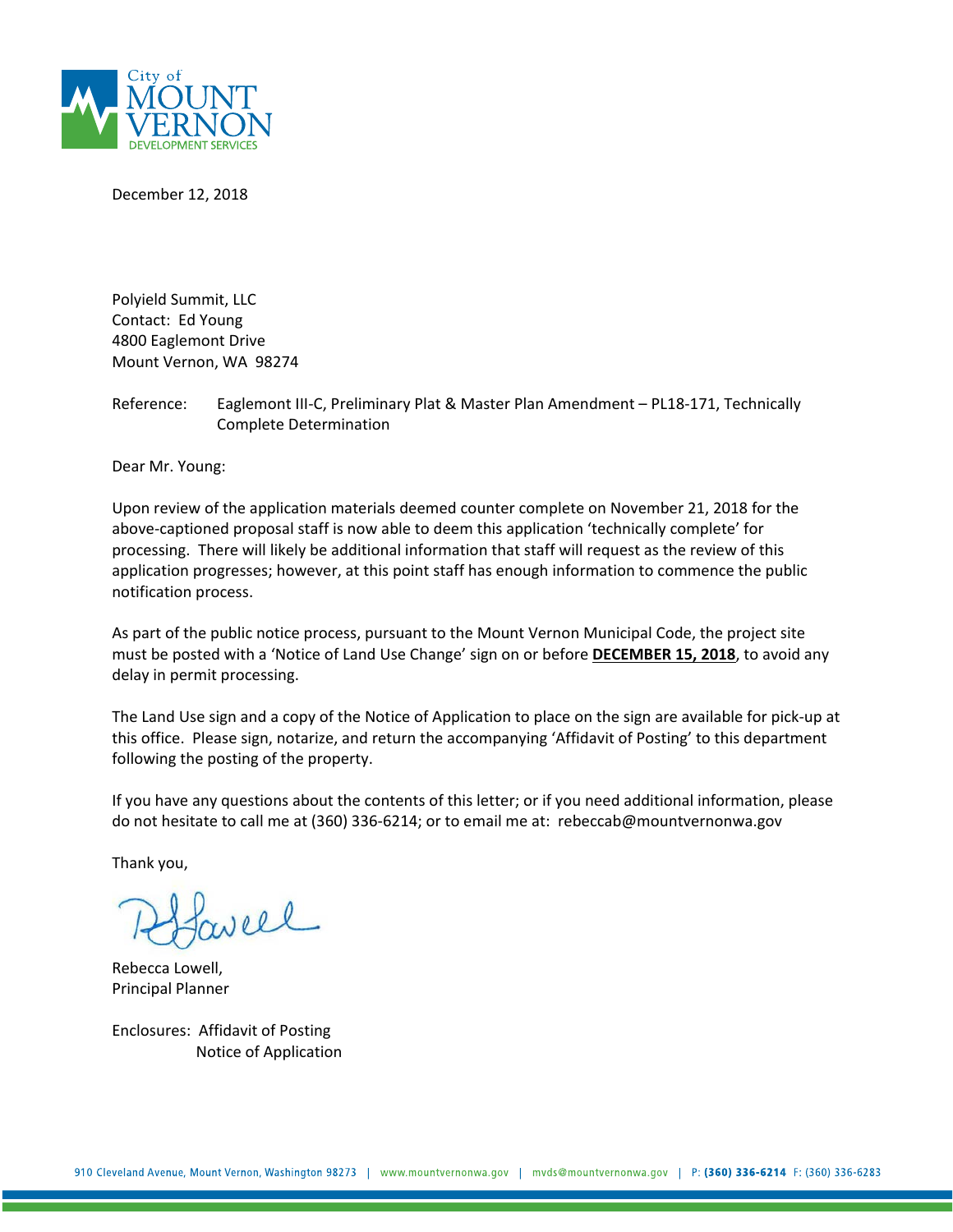

## **AFFIDAVIT OF POSTING LAND USE CHANGE SIGN(S)**

**PERMIT NUMBER**:

|          | 1) IDENTIFICATION OF PROPERTY WHERE LAND USE SIGN WAS POSTED: |  |
|----------|---------------------------------------------------------------|--|
| ADDRESS: | PARCEL<br>NUMBER(S):                                          |  |
|          | 2 ACKNOWLEDGEMENT OF POSTING:                                 |  |

I hereby certify that I have posted the above-identified property with Land Use Change Sign(s) according to the following posting instructions:

## **SIGN POSTING INFORMATION AND INSTRUCTIONS**

The proponent shall be responsible for posting sign(s) in a conspicuous location on each street frontage bordering the subject property. Each sign shall be visible and accessible for inspection by members of the public. This means that signs need to be posted such that a person does not have to walk more than a few feet onto a property to read the posted notice. In cases of unusual property location, configuration, size, etc., the Development Services (DS) Department shall determine the placement and number of signs required.

The sign(s) shall be posted by the proponent as required on the subject property at the direction of City staff. The proponent shall be responsible for removing the sign(s) within seven (7) calendar days after completion of the public hearing process. Place a copy of the Notice in the plastic bag, tape or staple the bag to each sign in the appropriate place, and post the sign(s) on the property as required.

- The sign shall be mounted on backing material (plywood, particleboard, or equivalent) and supported by at least two posts.
- Signs shall not be located where they may cause a traffic or pedestrian hazard.
- Signs shall not be attached to trees or other landscaping.

The date upon which I posted the Land Use Change sign(s) was:

| Signature                                                                                                                                        | Date                                                                                                                                                                                                                                                              |
|--------------------------------------------------------------------------------------------------------------------------------------------------|-------------------------------------------------------------------------------------------------------------------------------------------------------------------------------------------------------------------------------------------------------------------|
| STATE OF WASHINGTON<br>SS.<br><b>COUNTY OF SKAGIT</b>                                                                                            |                                                                                                                                                                                                                                                                   |
| I certify that I know or have satisfactory evidence that________________________<br>acknowledged it as the, _____<br>purposes therein mentioned. | is the person who appeared before me, and said<br>person acknowledged that he/she/they signed this instrument, on oath stated that he was authorized to execute the instrument and<br>to be the free and voluntary act and deed of said company, for the uses and |
| Given under my hand and official seal this                                                                                                       |                                                                                                                                                                                                                                                                   |
| PLACE NOTARY SEAL HERE                                                                                                                           | Notary Public                                                                                                                                                                                                                                                     |

Residing at: My appointment expires: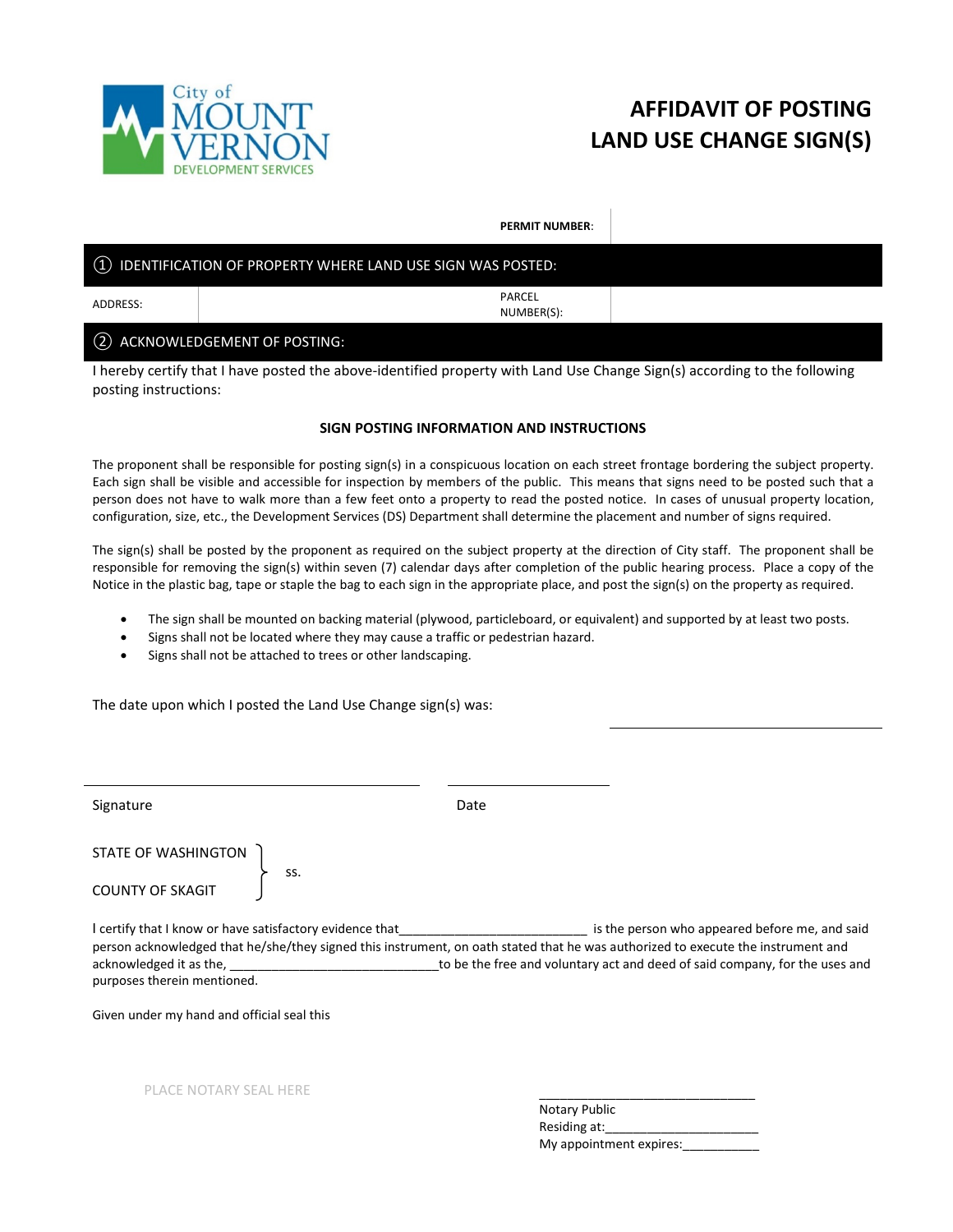

## **NOTICE OF APPLICATION**

**APPLICATION ID:** Eaglemont III-C, Preliminary Plat & Master Plan Amendment – PL18-171

**PROJECT DESCRIPTION:** Proposed is the creation of 19 single-family residential lots on an approximate 3.7 acre site located within the Eaglemont Planned Community. The proposed lots will range in size from 4,656 s.f. to 7,358 s.f.

> A 900± linear foot public road will be constructed off of Eaglemont Drive to access the proposed lots. Sanitary and storm sewers, potable water, and associated dry utilities will be installed to serve the proposed new lots.

## **PROJECT LOCATION:** The project site is located approximately 1,550 linear feet SE of the intersection of Eaglemont Drive and Beaver Pond Drive South, it is identified by the Skagit County Assessor as parcel P133779, and is located within the SE % of Section 27, Township 34 North, Range 04 East, W.M. The exhibit map below illustrates the project site.